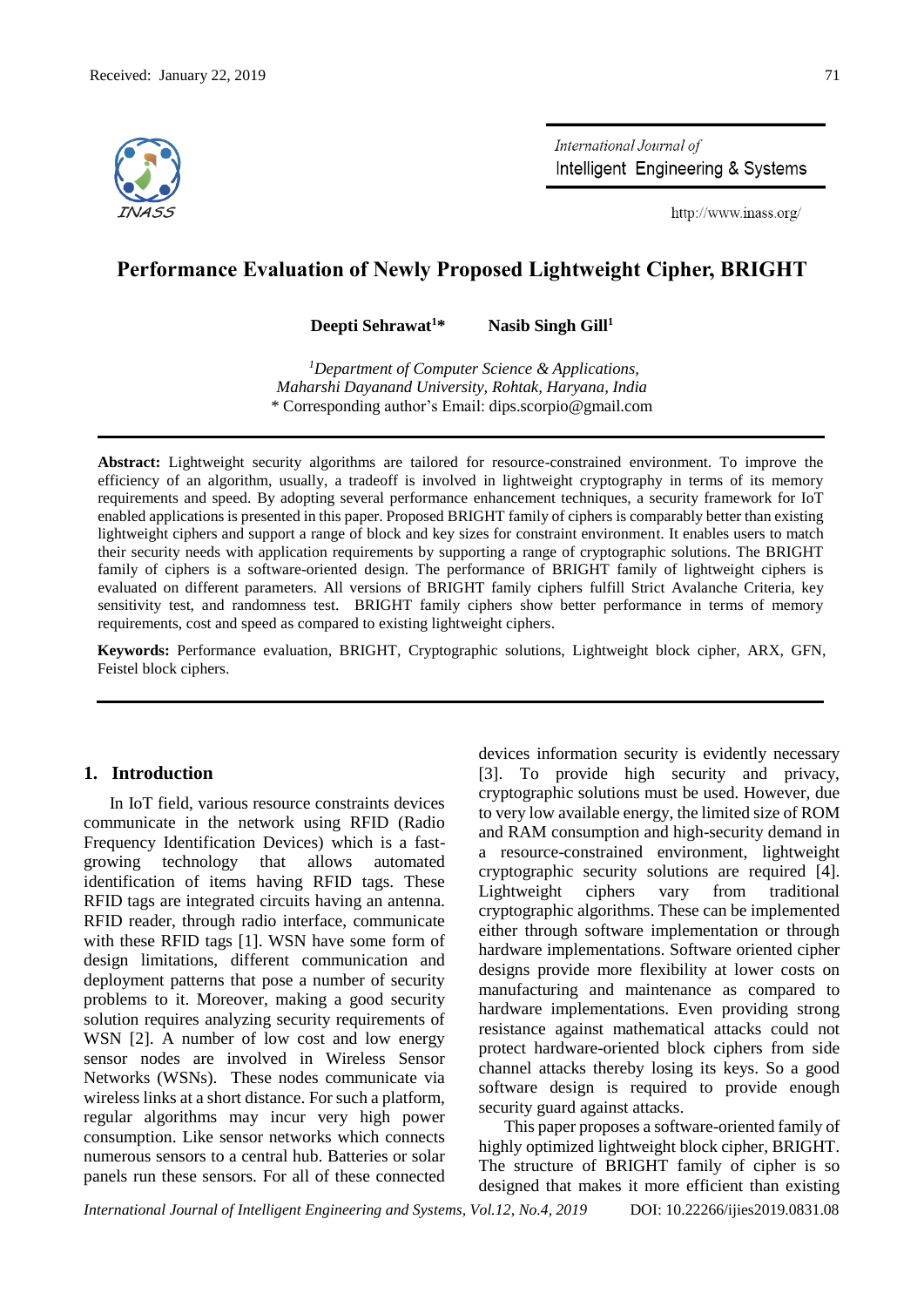ones. It uses ARX operations, pre-key whitening and round permutation which are so designed that it not only leads to smaller code size it also provides fast diffusion. For resource constraint devices in IoT environment, proposed cipher supports a range of block and key sizes. There is a total of 6 variants of BRIGHT cipher with prevalent block sizes 64-bit and 128-bit. This enables users to match their security needs with application requirements. All 6 versions of BRIGHT family ciphers fulfill Strict Avalanche Criteria (SAC) along with key sensitivity test and randomness test. In this paper performance of BRIGHT cipher is evaluated on a 64-bit processor and is compared with benchmarked ARX-based lightweight block ciphers. All variants of BRIGHT cipher have a comparably lower cost, low memory utilization, and high speed.

The rest of the paper is structured as follows: section 2 summarized related work followed by section 3 describing performance enhancement implementation techniques and ideas. Section 4 explains BRIGHT cipher design, and the performance evaluation of the proposed family of lightweight cipher BRIGHT is presented in section 5.

# **2. Related work**

Some of the benchmarked lightweight block ciphers with ARX structure are LEA (2015) [5], HIGHT [6], SIMON [7], SPECK [7], Chaskey [8], RoadRunneR [9] and SPARX [10].

LEA has a block size of 128-bits and supports three different key sizes viz. 128, 192 and 256-bits long. LEA uses a generalized FN with four branches of 32-bit each. It is optimized for 32-bit processor than a 64-bit processor [5]. There exists a 15 round boomerang attack on this cipher [11].

HIGHT is another ARX based lightweight block cipher optimized for 8-bit operations [6]. Designers studied a 26 round impossible differential attack on HIGHT [12]. Some other attacks implemented on HIGHT are multidimensional zero-correlation attack [13], biclique attack [14], and related-key attack [15].

SPECK and SIMON family of lightweight ciphers have 10 instances of each. Speck applies simple round functions due to which its code size is very small. There exist differential attacks targeting 19 rounds out of 26 in SPECK-64/96 and 20 rounds out of 27 in Speck-64/128 [16]. SIMON cipher with a block size of 128-bit is comparable with LEA, LEA's performance exceeds that of SIMON in both 32-bit and 64-bit processors. Whereas performance of SPECK exceeds LEA'S performance in 64-bit processor because of SPECK's 64-bit addition in a 64-bit processor.

CHASKEY is a permutation-based Message Authentication Code (MAC) lightweight cipher optimized for 32-bit processor [8]. Because of its Even-Mansour structure, key generation does not follow any key schedule, it simply consists of two shifts and two conditional XORs with the state for two sub-keys. Differential-linear attack targeting 7 out of 8 rounds is the best-known attack against Chaskey [17].

RoadRunneR is a 64-bit lightweight block cipher with key sizes 80-bits or 128-bits. It is optimized for an 8-bit processor. The Feistel function is an SPN composed of four 4-bit S-box layers, three linear layers, and three key additions [9]. The best-known attack is high-probability truncated trail targeting 5 out of 7 rounds in RoadRunneR-128 [18].

SPARX cipher follows LTS (Long Trail design Strategy) and supports two block sizes viz. 64-bits and 128-bits. Three versions are supported by SPARX, these are Sparx-64/128 having 8 steps with 3 rounds in each step, Sparx-128/128 having 8 steps with 4 rounds in each step, and Sparx-128/256 having 10 steps with 4 rounds in each step [10]. There exists an integral attack covering 15 and 22 rounds out of 24 and 32 rounds of SPARX-64/128 and SPARX-128/128 respectively [10].

# **3. Performance enhancement ideas**

It is really a challenging task to choose the best algorithm in terms of its memory requirements and energy efficiency [19]. This section presents some useful performance enhancement implementation ideas to improve the software based primitives.

## **3.1 Key schedule**

A complex key schedule results in the increase in RAM size or gate area. For lightweight algorithms, an increase in memory size is not acceptable so it is common to not consider related key attacks in lightweight cryptography and allows to use simple key scheduling [10]. Furthermore, if keys can be chosen independently and randomly then it provides resistance against related-key attacks [20]. Small key sizes usually 80 bits or smaller offers slight security margin against brute-force search. Time-memorydata tradeoff can turn out to be an issue if in multikey setting key size is very small [21]. To limit the data available to the attacker, changing key frequently provides resistance to the related key attacks [22]. XORing actual key prior to its use thwarts the weak key attacks in a cipher. Same was realized by the authors in [23] in which a lightweight algorithm SIT was proposed in which actual key is not used, the key is first XORed before its use.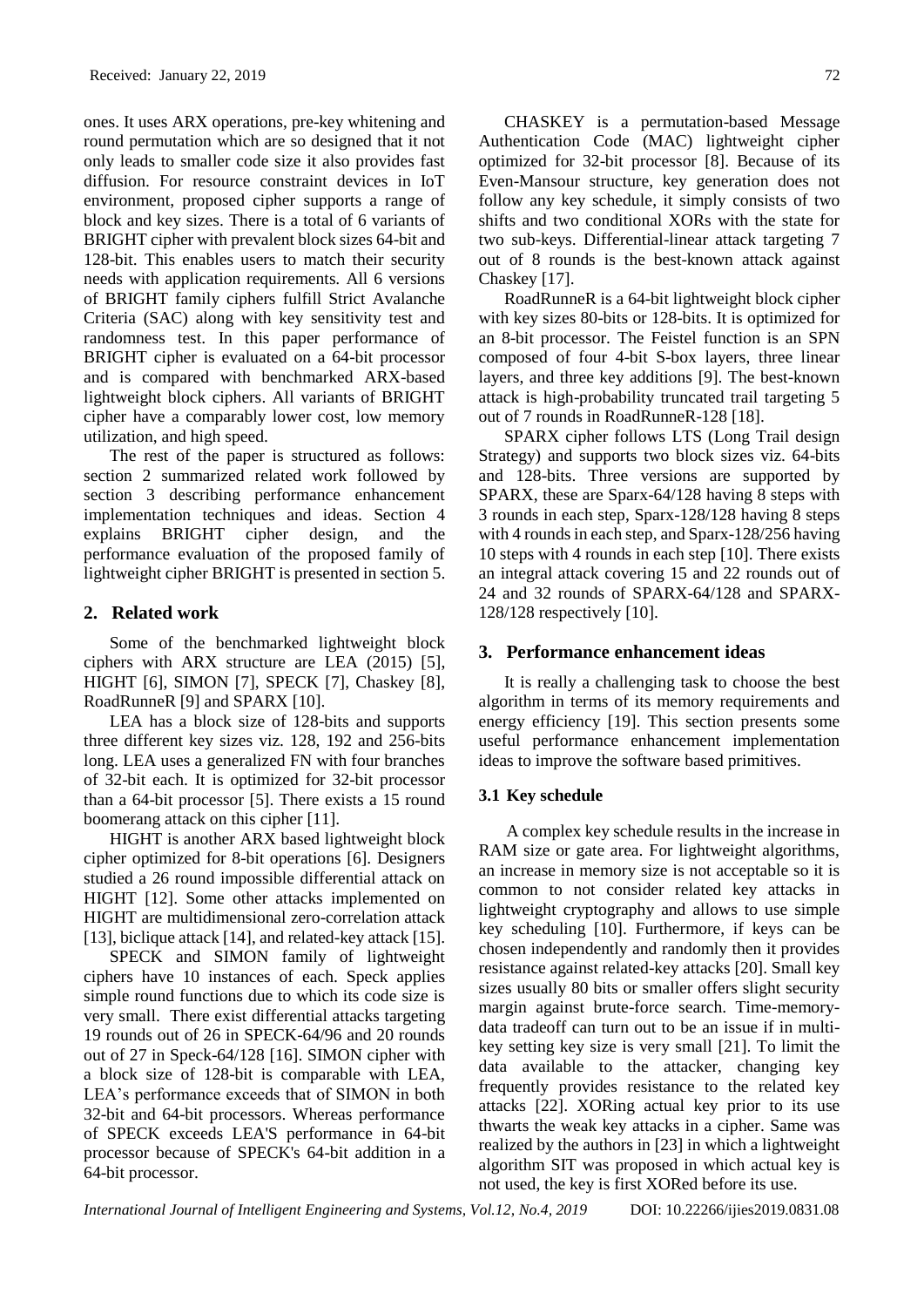#### **3.2 Internal state**

To minimize the constraints posed by IoT, most of the lightweight block algorithms considered to use smaller internal states in the form of block sizes. As a result, most of the block ciphers in IoT use a block size of 64-bits. This results in low memory footprints in software implementation as well as in hardware implementation of the security algorithm. This reduced block size, as a result, creates a problem as the security of some modes of operation like CBC (Cipher Block Chaining) erodes rapidly when the number of  $n$ -bit blocks encrypted reaches  $2n/2$  [24].

XOR function is mostly used in ARX-based ciphers. Using addition mod 2b is more useful in place of bitwise XOR because for several reasons. Using a mod 2b key addition improves the diffusion layer by introducing sufficient non-linearity. This is done at the same cost and same speed as by bitwise XOR. It also helps to provide enough resistance against structural attacks [25]. Rotations are not considered good operations, especially rotations of same amount on neighboring large operands. Furthermore, different rotation amounts offer a reasonable amount of different trade-offs between efficiency and security (especially linear and differential probabilities) [26]. So choosing carefully best rotation amounts is considered as a good decision in a cipher design [27].

For most efficient implementation choosing the word size is an important decision, it is advisable to choose the word size equal to the register size of the microcontroller. Furthermore, if the register size of the microcontroller is greater than that of word/ operand size, the worst results are obtained. Consequently, normal implementation efficiency is achieved when the word size is a multiple of register size [26]. For optimization, using same size bitwise operations as the platform is, provides good efficiency because these can be directly mapped to the ARM instructions. For example, using 32-bitwise ARX operations for a 32-bit platform can be mapped without additional effort to 32-bit ARM instruction [28].

It is good to define the integer type length explicitly which are available in "inttypes.h" like *int8\_t* in place of *char*, *int32\_t* in place of *int*. This gives consistent behavior and when defined for local variables, it improves register usage.

## **4. Proposed BRIGHT cipher**

By adopting several performance enhancement techniques presented in section 3, a security framework for IoT enabled applications is presented in this section. The main features of the proposed design are:

- 1) Supports two prevailing block sizes viz. 64-bits and 128-bits.
- 2) Minimum key size chosen is 80-bits.
- 3) Pre-key whitening is used to thwart the weak key attacks.
- 4) Use of addition mod 2b for better diffusion.
- 5) Different amount of rotations to improve security.
- 6) Round permutation for fast diffusion.
- 7) Chosen word size is equal to register size i.e. 64 bitwise ARX operations for 64-bit platform.
- 8) Defined integer type length explicitly for better register usage.

#### **4.1 Notation**

Throughout the paper the following notations are used:

| $V_i$            | Word/Branch                     |
|------------------|---------------------------------|
| $+$              | Addition modulo $2^n$           |
| $\Lambda$        | $n$ -bit exclusive OR           |
| x<< <sub>m</sub> | Left circular shifts by m-bits  |
| x>>>m            | Right circular shifts by m-bits |
| Mk               | Master-key                      |
| $Rk_i$           | Round key for $i^{th}$ round    |
| &                | <b>Bitwise AND</b>              |

# **4.2 Design**

BRIGHT cipher is a family of new lightweight Feistel type block cipher which is based on 4-branch GFN. Here the term lightweight does not only mean that a security algorithm is suitable for some constraint platform but it should be platform independent. Proposed family of BRIGHT cipher has an application independent design choice that provides good performance. Since devices and the applications vary greatly, proposed cipher provides a wide range of options in form of block sizes and key sizes. Prevailing block sizes are 64-bit and 128-bit and key sizes are related to the desired security level, for instance, a very low-cost device may achieve sufficient security using just 64-bits of a key while on the other hand, more sensitive applications may require 256 bits of key. BRIGHT has low decryption overhead, means it is easy to apply decryption from encryption. BRIGHT operations are fast and are supported in multiple platforms in an efficient and parallel way. A total of six instances of BRIGHT cipher has proposed, these are, BRIGHT 64/80, BRIGHT 64/96, BRIGHT 64/128, BRIGHT 128/128, BRIGHT 128/192 and BRIGHT 128/256. A general description of BRIGHT *n/m* describes BRIGHT cipher with *n*-bit block size and *m*-bit key size.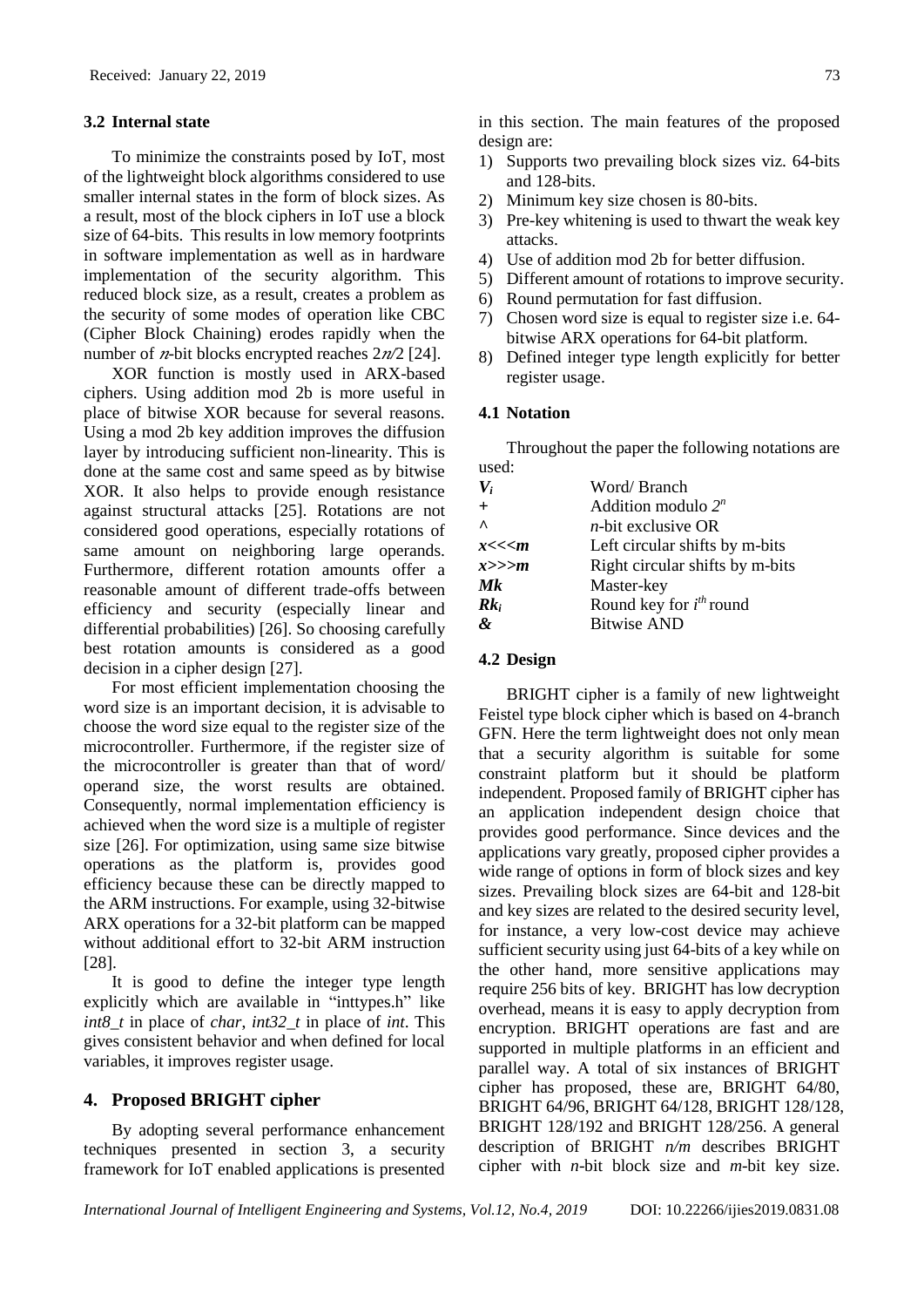| <b>Block</b><br><b>Size</b> | Key<br>size | Word<br><b>Size</b> | Key<br>Words | <b>Rounds</b> | <b>Rotation</b><br>Amount |   |
|-----------------------------|-------------|---------------------|--------------|---------------|---------------------------|---|
| 4n                          | mn          | n                   | m            |               | a                         | h |
| 64                          | 80          | 16                  | 5            | 32            | 2                         | 6 |
|                             | 96          |                     | 6            | 33            | $\mathfrak{D}$            | 6 |
|                             | 128         |                     | 8            | 34            | 2                         | 6 |
| 128                         | 128         | 32                  |              | 35            |                           | 8 |
|                             | 192         |                     | 6            | 36            |                           | 8 |
|                             | 256         |                     |              | 37            |                           |   |

Table 1. Parameters for all versions of BRIGHT



Figure. 1 Layers in the BRIGHT family of ciphers

Performance of BRIGHT is better than existing lightweight ciphers. To thwart most of the attacks on this cipher, first, the minimum number of rounds '*R*', required to reach complete diffusion is found for all the variants of BRIGHT family. Then, the actual number of rounds is given by applying the formula *3R*, *3R+1*, *3R+2* for BRIGHT 64/80, BRIGHT 64/96 and BRIGHT 64/128.

Table 1 gives the block size, key size, and the number of rounds for BRIGHT family ciphers.

The encryption function of BRIGHT has three layers, these are key whitening, ARX operations, and round permutation. Fig. 1 depicts the structure of proposed cipher. There are three layers, first, the input plain text is divided into 4 words/ branches of equal length on which key whitening is applied in the first layer. After applying pre-key whitening, the second layer performs ARX operations on the round input. The last layer performs round permutation to give the output for the next round. The operations of second and third layers are performed for a specific number of times which is equal to the number of rounds.

#### **a) Key Whitening:**

To provide immunity against brute force and MITM attacks, the actual key is first XORed as a prewhitening affect. This does not provide any immunity to analytical attacks like linear cryptanalysis and differential cryptanalysis. We have used only prewhitening, post whitening just adds to the code length. Furthermore, it is due to the key whitening that makes it almost impossible to extend the attack by even one round which requires searching for all *n*-keys.

#### **b) ARX Operations:**

A software implementation of ARX ciphers gives efficient implementation in a parallel way. In BRIGHT, ARX operations are so arranged that it leads to not only smaller code size, it also improves diffusion in form of fast diffusion. To add nonlinearity to the cipher addition modulo  $2^n$  is used. This is done at the same speed as by bitwise XOR. Addition modulo  $2^n$  are non-linear operations and propagate differences indefinitely. Different amount of left and right circular shifts are used to add diffusion in the cipher and XOR operation is used in combination with addition modulo  $2^n$  to improve the diffusion layer. This improves the diffusion layer and offers different trade-offs between security and efficiency.

#### **c) Round Permutation:**

Generalized Feistel Network has slow diffusion property due to which some attacks like impossible differential cryptanalysis can be applied easily to these ciphers. To further improve the diffusion speed in BRIGHT cipher, round permutations are added at the end of each round.

Encryption is a composition of round functions given by Eq.  $(1)$ :

$$
R_{kr-1} \bullet R_{kr-2} \circ \dots R_{k1} \bullet Rk_0 \tag{1}
$$

This can be read from right to left. Decryption uses the same round function but here the order of the operations viz. key whitening, round constants, round keys, and ARX operations are reversed. In place of addition modulo  $2^n$ , subtraction modulo  $2^n$  is replaced. All versions are BRIGHT performs fast diffusion and are supported in multiple i.e. 8/16/32/64-bit platforms in an efficient and parallel way. The operations have so arranged that lead to fast encryption and small code size.

# **4.3 Encryption algorithm**

**INPUT:** Block (*n*-bits long) and master-key (*m*-bits long).

#### **OUTPUT:** Block (*n*-bits long)

1) Compute *n-*bits after applying initial keywhitening by partitioning *n*-bits plain text '*P*' into 4 equal parts and XORing with sub-key i.e.  $P = P_0^{\wedge} k_0 / P_1^{\wedge} k_1 / P_2^{\wedge} k_2 / P_3^{\wedge} k_3$ .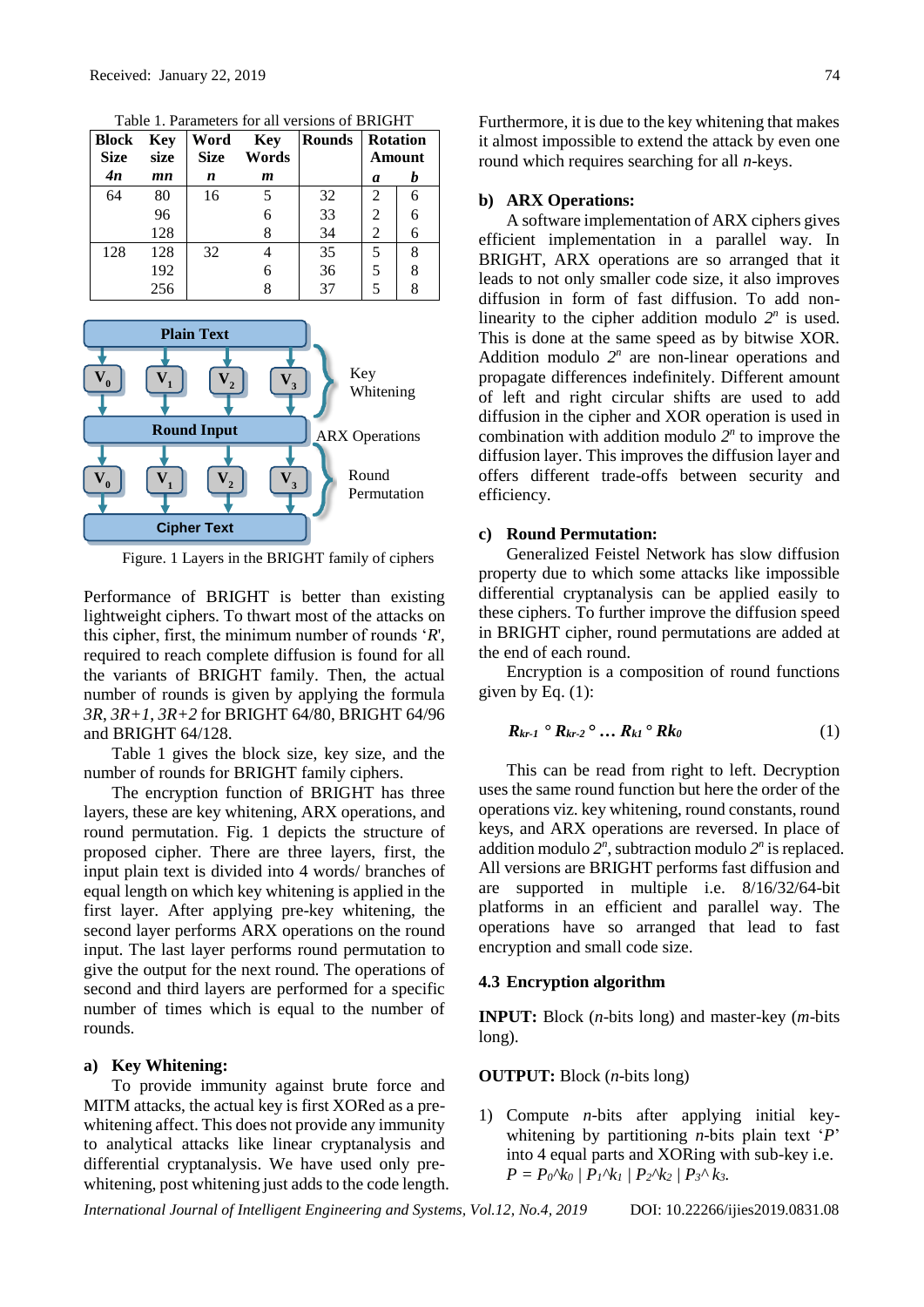- 2) Apply ARX operations on  $P_i$  for  $i^{th}$  round i.e.  $P_{il} = (P_{il} \lt \lt \lt b)^\wedge Rk_i$  $P_{i0} = ((P_{i0} + P_1) \& C) \leq \leq a$ ,  $P_{i3} = P_{i3} \lt \lt \lt b$ ,  $P_{i2} = (P_{i2} + P_{i3}) \& C$  $P_{i3} = P_{i3} \wedge P_{i2}$  $P_{i0} = P_{i0} \cap P_{i3}$  $P_{i3} = P_{i0} \wedge P_{i3}$  $P_{i2} = P_{i2} \wedge P_{i1}$  $P_{il} = (P_{il} \lt \lt b)^{\wedge} P_{il}$ *Pi2=Pi2<<<a*
- *3)* Perform Round Permutation i.e. *Pi0|Pi1, Pi1|Pi2, Pi2|Pi3, Pi3|Pi0.*
- 4) Perform steps 2 and 3 for the remaining rounds.

#### **4.4 Key scheduling**

Key scheduling is the most fundamental and crucial part in a cipher's design and it can lead to break down the cipher if otherwise not designed cleverly. The entire security of the data is dependent on the data scheduling and key scheduling of a cipher design. Furthermore, GFN based algorithms are composed of several rounds and each round requires a separate key. Classes of weak keys can be found if there is relatively weak key scheduling used by a cipher which ultimately makes the cipher nonresistant to different key scheduling attacks like zero correlation attack, MITM attack, weak key attack, and their variants. BRIGHT key scheduling is inspired from SPECK key scheduling. Key scheduling stores a user-defined master key is in the register key, represented by Eq. (2).

$$
K = k^n k^{n-1} k^{n-2} \dots k^2 k^l k^0
$$
 (2)

After applying initial key whitening (where the original sub-key from the master key is XORed with the plain text), sub-keys are derived from the master key which are fed to the BRIGHT rounds, i.e. '*n*' keys for *n-*rounds. More confusion-diffusion is introduced with the increase in the number of rounds, providing more security. Furthermore, no attack should be faster than exhaustive key search i.e. brute force attack. To provide resistance against exhaustive search attack, the master key length must be large enough so that it becomes difficult for the attacker to perform  $2^{k-l}$  encryptions for the key searching attacks. Also, longer key sizes require more number of rounds so that every key bit affect the ciphertext bit in a similar way i.e. without measurable differences which would otherwise allow any cryptanalysis.

Key scheduling part uses the round function to generate round keys *ki.* Let *K* be a key for a BRIGHT *4n* block cipher. We can write  $K = (l_{m-2}, \ldots, l_0, k_0)$ 

where  $l_i$ ,  $k_0 \in \text{GF}(4)^n$ , for a value of *m* in {2,3,4}. Sequences  $k_i$  and  $l_i$  are defined by Eq. (3) and Eq. (4) respectively.

$$
L_{i+m-1} = (k_i + l_i >> 2) \wedge i \tag{3}
$$

$$
K_{i+1} = k_i \ll \ll 5 \wedge l_{i+m-1} \tag{4}
$$

The value  $k_i$  is the  $i^{th}$  round key, for  $0 \le i < T$ .

# **5. Performance evaluation**

Most of the IoT devices interact with other similar devices and higher-end backend server. These constraints systems have to perform some functions like aggregating data received from sensors or inventory. Hence, lightweight block cipher should support sound performance on 64-bit processors. There is a need for flexible secure block cipher which is able to perform well on all of these platforms. Confusion and diffusion are two main parameters which test the suitability of a cipher. Confusion means that there must exist a complicated relation of ciphertext with plaintext and key. This is achieved by mixing operations in a complicated way. Diffusion means that every ciphertext bit must be influenced by every plaintext bit and a key bit. Spreading every plaintext bit influence over many ciphertext bits hides the statistical structure of the plaintext. A cipher is considered secure if a cipher proves to be secure against all known cryptanalytic attacks until it is realized otherwise. A number of cryptanalytic attacks can be applied to a cipher. Out of these, two main attacks are linear and differential cryptanalysis. In this paper, our main goal for the security of BRIGHT is to thwart possible attacks and to provide sufficient security margin against unknown attacks.

Implementation results of the proposed BRIGHT family of lightweight ciphers on a processor Intel (R) Core (TM) i5-2430M CPU @ 2.40 GHz are observed.

#### **Evaluation Parameters**

Following criteria are taken to evaluate the security of the proposed BRIGHT family of ciphers.

**1. Strict Avalanche Criteria (SAC):** According to Strict Avalanche Criteria (SAC), the test is considered to be perfect if a single bit change in input (key/ plaintext) results in 50% change in the bits. Cipher fulfilling SAC has a higher probability to thwart all possible attacks [29]. Contrary, if SAC is not satisfied, it is considered that poor randomization occurs and cipher is not considered good. Table 2 summarizes the results of diffusion for BRIGHT 64/128, when there is a single-bit change in plaintext.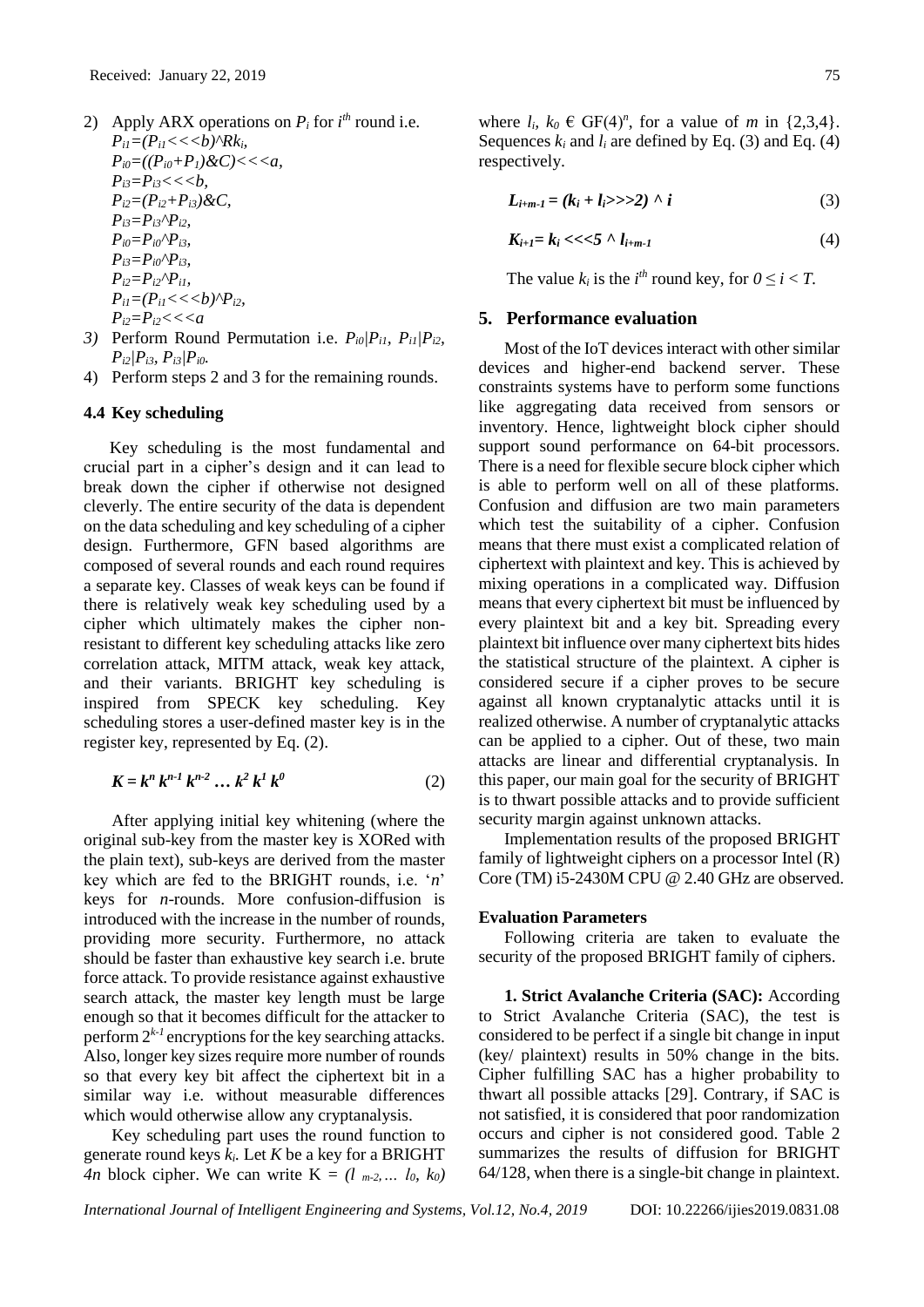Table 2. Summarizes the results of diffusion and randomness test for BRIGHT 64/128, when there is a single-bit change in plaintext (Key (Hexadecimal) =  $07,04,02,03,08,29,2$  a 0b 10 11 4f ae)

| <b>Plaintext</b> | <b>Ciphertext (Binary)</b>                                                                                                           | Number of    |    |
|------------------|--------------------------------------------------------------------------------------------------------------------------------------|--------------|----|
| (Hexadecimal)    |                                                                                                                                      | Zero's One's |    |
|                  |                                                                                                                                      |              | 33 |
|                  |                                                                                                                                      |              | 30 |
|                  | 00 00 00 00 00 00 00 02 00101100 1111111 1 1010101 0100100 11101000 1010000 001010001 $ 1001100 $ 32                                 |              | 32 |
|                  |                                                                                                                                      |              | 28 |
|                  |                                                                                                                                      |              | 32 |
|                  |                                                                                                                                      |              | 29 |
|                  |                                                                                                                                      | 36           | 28 |
|                  | $0000000000000007$   1000010   00010111   10010111   111111   11001111   001111   00101111   001111   0011111   000011   001111   01 |              | 39 |
| Number of bits   | $(0, 4) = 37$ $(1, 3) = 38$<br>$(0, 1) = 35$ $(0, 2) = 27$<br>$(2, 3) = 34$                                                          |              |    |
|                  | $(4, 6) = 28$ $(6, 7) = 35$ $(5, 7) = 34$<br>$(3, 7) = 35$                                                                           | 32.62 31.38  |    |
| changed          | Average diffusion = $33.66 (52.60\%)$                                                                                                |              |    |

Table 3. Summarizes the diffusion range and average diffusion between plaintext block and ciphertext block when there is a single-bit change in plaintext

| <b>Block Length</b> | <b>Key Length</b> | <b>Diffusion Range</b> | <b>Average diffusion</b> | <b>Diffusion Percentage</b> |
|---------------------|-------------------|------------------------|--------------------------|-----------------------------|
| 64                  | 80                | $29 - 35$              | 32.67 bits               | 51.04 %                     |
| 64                  | 96                | $26 - 37$              | 31.89 bits               | 49.82 %                     |
| 64                  | 128               | $27 - 38$              | 33.66 bits               | 52.60 %                     |
| 128                 | 128               | $48 - 71$              | 62.78 bits               | 49.05 %                     |
| 128                 | 192               | $57 - 68$              | 65.33 bits               | 51.04 %                     |
| 128                 | 256               | $56 - 72$              | 63.56 bits               | 49.65 %                     |

Table 4. Summarizes the results of randomness test and diffusion for BRIGHT 64/128, when there is a single-bit change in key (Plaintext (Hexadecimal) =  $00\,00\,00\,00\,00\,00\,00\,00\,00$ )

| S.No             | Key                                                                                                                                                    | <b>Ciphertext (Binary)</b> |                                                                           |                                                         |                                      |  | Number of |               |               |       |
|------------------|--------------------------------------------------------------------------------------------------------------------------------------------------------|----------------------------|---------------------------------------------------------------------------|---------------------------------------------------------|--------------------------------------|--|-----------|---------------|---------------|-------|
|                  | (Hexadecimal)                                                                                                                                          |                            |                                                                           |                                                         |                                      |  |           |               | Zero's  One's |       |
| $\mathbf{1}$     | 00 04 02 03 08  10011111  01111001  01100100  10111101  0000100  0101111  00110011  011                                                                |                            |                                                                           |                                                         |                                      |  |           |               | 29            | 35    |
|                  | 29 2a 0b 10 11                                                                                                                                         |                            |                                                                           |                                                         |                                      |  |           |               |               |       |
| $\mathfrak{D}$   | $[01 04 02 03 08]$ 10110111 $[00011110 01010011 0011010011101011001110000101 0101000]$                                                                 |                            |                                                                           |                                                         |                                      |  |           |               | 32            | 32    |
|                  | 29 2a 0b 10 11                                                                                                                                         |                            |                                                                           |                                                         |                                      |  |           |               |               |       |
| $\mathcal{E}$    | 02 04 02 03 08  00010001   00100001   11011000  11011001  11000011  10111011  11000100  0101011                                                        |                            |                                                                           |                                                         |                                      |  |           |               | 33            | 31    |
|                  | 29 2a 0b 10 11                                                                                                                                         |                            |                                                                           |                                                         |                                      |  |           |               |               |       |
| $\overline{4}$   |                                                                                                                                                        |                            |                                                                           |                                                         |                                      |  |           |               | 39            | 25    |
|                  | 29 2a 0b 10 11                                                                                                                                         |                            |                                                                           |                                                         |                                      |  |           |               |               |       |
| $\mathcal{F}$    | $\Big  04 \, 04 \, 02 \, 03 \, 08 \Big  01001001 \, 01111001 \, 00101110 \Big  11110011 \, 11100011 \Big  11000000 \Big  1111001 \Big  10100010 \Big $ |                            |                                                                           |                                                         |                                      |  |           |               | 30            | 34    |
|                  |                                                                                                                                                        |                            |                                                                           |                                                         |                                      |  |           |               |               |       |
| 6                | $\frac{ 05 04 02 03 08 }{ 0000000 000000 0001010 0110011 00110010 0001010 00101010 1111011 01110 }$                                                    |                            |                                                                           |                                                         |                                      |  |           |               | 34            | 30    |
|                  |                                                                                                                                                        |                            |                                                                           |                                                         |                                      |  |           |               |               |       |
| $\tau$           | 06 04 02 03 08                                                                                                                                         |                            |                                                                           |                                                         |                                      |  |           |               | 39            | 25    |
|                  | 29 2a 0b 10 11                                                                                                                                         |                            |                                                                           |                                                         |                                      |  |           |               |               |       |
| 8                | 07 04 02 03 08                                                                                                                                         |                            |                                                                           |                                                         |                                      |  |           |               | 34            | 34    |
|                  | 29 2a 0b 10 11                                                                                                                                         |                            | $[00100101]$ 11111000 111111100 10110101 10011100 0011010 100001010001111 |                                                         |                                      |  |           |               |               |       |
| $\boldsymbol{Q}$ |                                                                                                                                                        |                            | $(1, 2) = 33$ $(1, 3) = 32$ $(1, 5) = 33$ $(2, 4) = 23$                   |                                                         |                                      |  |           | $(3, 4) = 28$ | 33.75         | 30.25 |
|                  | Number of                                                                                                                                              |                            |                                                                           | $(4, 8) = 35$ $(5, 7) = 34$ $(7, 8) = 34$ $(6, 8) = 30$ |                                      |  |           |               |               |       |
|                  | bits changed                                                                                                                                           |                            |                                                                           |                                                         | Average diffusion = $31.33(48.96\%)$ |  |           |               |               |       |

It also gives the average diffusion and diffusion percentage for BRIGHT 64/128. Similar results of Avalanche test are obtained for all versions of BRIGHT family when there is a single-bit change in plaintext which is summarized in Table 3. The diffusion range given in Table 3 shows that a similar amount of diffusion is not obtained for all cases. Achieving different amount of diffusion is significant and it shows the strength of the cipher's properties. A total of nine diffusion values are taken for each variant for which Table 3 gives the diffusion range and average diffusion. It is proved that all versions of BRIGHT family fulfill SAC criteria by achieving approximately 50% diffusion for all versions.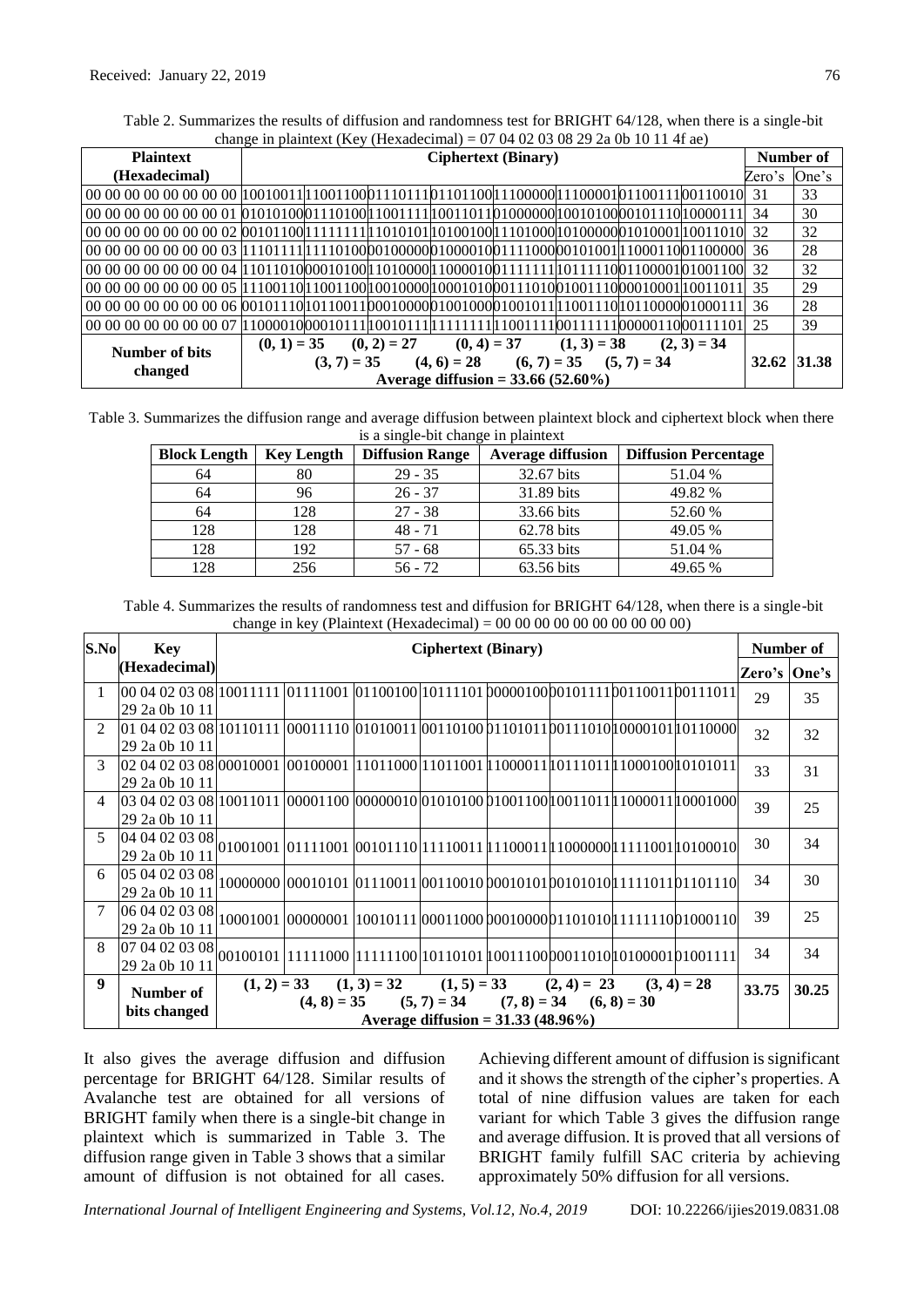| <b>Block Length</b> | <b>Key Length</b> | <b>Diffusion Range</b> | <b>Average diffusion</b> | <b>Diffusion Percentage</b> |
|---------------------|-------------------|------------------------|--------------------------|-----------------------------|
| 64                  | 80                | $23 - 35$              | 31.33 bits               | 48.96                       |
| 64                  | 96                | 29-40                  | 31.89 bits               | 49.82                       |
| 64                  | 128               | $27 - 41$              | 33 bits                  | 51.56                       |
| 128                 | 128               | 59-68                  | 64.56 bits               | 50.43                       |
| 128                 | 192               | 56-74                  | $65.11$ bits             | 50.87                       |
| 128                 | 256               | 54-74                  | 63.22 bits               | 49.39                       |

Tale 5. Summarizes the diffusion range and average diffusion between plaintext block and ciphertext block when there is a single-bit change in key.

**2. Key sensitivity:** An algorithm is said to be key sensitive if retrieving original data is not possible when the key has even a minute difference from the original key. For this, Avalanche test is used to evaluate the amount of changes in the resulting ciphertext. Table 4 summarizes the results of key sensitivity for BRIGHT 64/128, when there is a single-bit change in key. It also gives the average diffusion and diffusion percentage for BRIGHT 64/128. Similar results of key sensitivity are obtained against all versions of BRIGHT family when there is a single-bit change in key which is summarized in Table 5. Diffusion range in Table 5 shows that different amount of diffusion is obtained and approximately there is a 50% average diffusion for all versions. Results of key sensitivity test shown in Table 5 are obtained for nine diffusion values for each variant of BRIGHT family for which it gives the diffusion range and average diffusion. It shows that all members of BRIGHT family fulfill key sensitive criteria.

**3. Randomness Test**: Randomness test is based on diffusion characteristics of the cipher. It is the ability of the cipher's round function to produce random output. The process of randomness test consists of two steps; the first step takes the sample sequence from the algorithm and in the second step analysis of a sample is done by performing statistical randomness tests. Potentially, a randomness test could be used as a distinguisher based on diffusion. If a cipher passes the randomness test, then there does not exist some form of input/output relation. Following criteria should meet to pass the randomness test for *Ψ* matrices which deals with the similarities of the diffusion instances, *Ψ*:

- The number of ones and zeros should be equal.
- A random distribution of ones and zeros.
- $\Psi_i \& \Psi_j$  should be dissimilar for  $i \neq j$ .

Tables 2 and 4 show the results of randomness test for BRIGHT 64/128 and gives an average number of one's and zero's. It is clearly seen from the tables that BRIGHT cipher has an almost equal

| Table 6. Average number of zero's and one's in        |
|-------------------------------------------------------|
| ciphertext block when there is a single-bit change in |
| nlointovt                                             |

| plaintext              |               |                                |                               |  |  |  |  |
|------------------------|---------------|--------------------------------|-------------------------------|--|--|--|--|
| <b>Block</b><br>Length | Key<br>Length | Average<br>number of<br>Zero's | Average<br>number of<br>One's |  |  |  |  |
| 64                     | 80            | 30.13                          | 33.87                         |  |  |  |  |
| 64                     | 96            | 30.25                          | 33.75                         |  |  |  |  |
| 64                     | 128           | 32.62                          | 31.38                         |  |  |  |  |
| 128                    | 128           | 65.12                          | 62.88                         |  |  |  |  |
| 128                    | 192           | 63.75                          | 64.25                         |  |  |  |  |
| 128                    | 256           | 60.75                          | 67.25                         |  |  |  |  |

Table 7. Average number of zero's and one's in ciphertext block when there is a single-bit change in key

| <b>Block</b><br>Length | Key<br>Length | Average<br>number of<br>Zero's | Average<br>number of<br>One's |
|------------------------|---------------|--------------------------------|-------------------------------|
| 64                     | 80            | 33.75                          | 30.25                         |
| 64                     | 96            | 32.75                          | 31.25                         |
| 64                     | 128           | 29.63                          | 34.37                         |
| 128                    | 128           | 62.75                          | 65.25                         |
| 128                    | 192           | 62.13                          | 65.87                         |
| 128                    | 256           | 64.25                          | 63.75                         |

number of ones and zeros which are randomly distributed and also for  $i \neq j$ ,  $\Psi_i \& \Psi_j$  are dissimilar. Tables 6 and 7 summarize the results of randomness test for all versions of BRIGHT family when there is a single-bit change in plaintext and key respectively. So BRIGHT family passes the randomness test as well.

**4. Execution Time:** Amount of time an algorithm takes to encode and decode a particular data is known as execution time. For IoT, lower execution time is demanded and lower the execution time, better the algorithm is. Table 7 summarizes the execution time for each variant of BRIGHT family and a comparison of ARX based lightweight ciphers is made. All the algorithms compared in Table 8 and Fig. 2 are implemented on a 64-bit processor in C-language to compare their parameters on the same platform. This was done so that no artifacts can be made due to platform issues, either in results of BRIGHT cipher or in the comparisons with other ciphers. It is clearly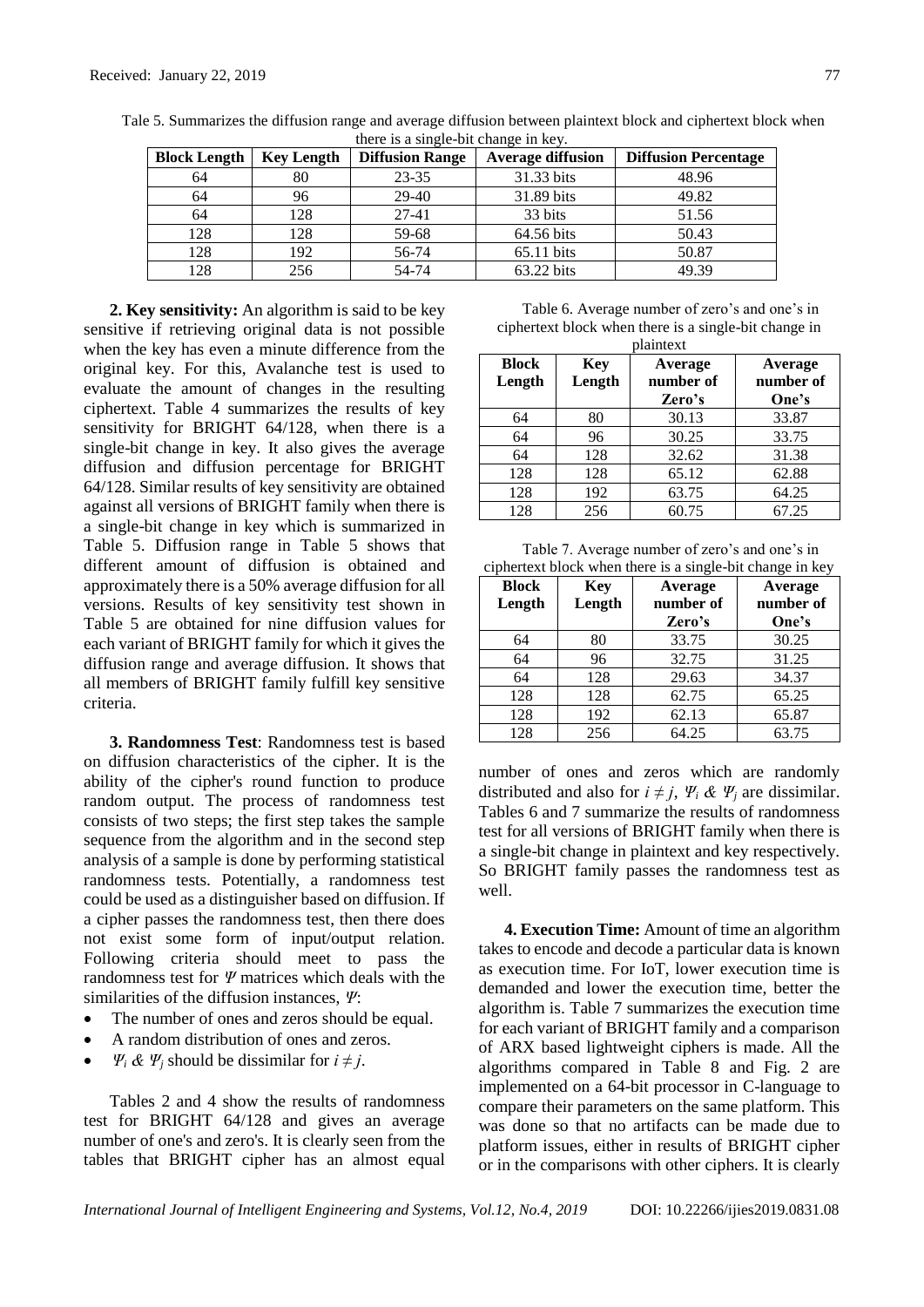| <b>Cipher</b>           | <b>Rounds</b> |                   | <b>Memory (Bytes)</b> |                     |                     |          |          |  |  |
|-------------------------|---------------|-------------------|-----------------------|---------------------|---------------------|----------|----------|--|--|
| (Block size/Key         |               | <b>Encryption</b> | <b>Decryption</b>     | <b>Key-schedule</b> | Encryption+         | (Cycles/ | (Mbytes/ |  |  |
| size)                   |               |                   |                       |                     | Decryption+         | byte)    | sec)     |  |  |
|                         |               |                   |                       |                     | <b>Key-schedule</b> |          |          |  |  |
| <b>BRIGHT</b> (64/80)   | 32            | 633               | 637                   | 640                 | 1804                | 1578     | 1.45     |  |  |
| RoadRunneR (64/80)      | 10            | 1642              | 1643                  | 202                 | 2334                | 1458     | 1.61     |  |  |
| <b>BRIGHT</b> (64/96)   | 33            | 634               | 638                   | 640                 | 1806                | 1505     | 1.52     |  |  |
| <b>SPECK</b> (64/96)    | 26            | 678               | 685                   | 837                 | 1802                | 2724     | 0.84     |  |  |
| <b>BRIGHT</b> (64/128)  | 34            | 635               | 638                   | 640                 | 1807                | 1589     | 1.44     |  |  |
| <b>SPECK (64/128)</b>   | 27            | 680               | 690                   | 837                 | 1820                | 2008     | 1.14     |  |  |
| <b>HIGHT</b> (64/128)   | 32            | 1884              | 1864                  | 1044                | 4280                | 2409     | 0.95     |  |  |
| SPARX (64/128)          | 8             | 1501              | 1521                  | 1453                | 3516                | 2630     | 0.87     |  |  |
| <b>BRIGHT (128/128)</b> | 35            | 641               | 639                   | 639                 | 1819                | 1774     | 1.29     |  |  |
| SPARX (128/128)         | 8             | 3334              | 3353                  | 1246                | 5059                | 5201     | 0.44     |  |  |
| <b>BRIGHT (128/192)</b> | 36            | 642               | 640                   | 639                 | 1821                | 2062     | 1.11     |  |  |
| <b>BRIGHT</b> (128/256) | 37            | 643               | 641                   | 639                 | 1823                | 2179     | 1.05     |  |  |

Table 8. Memory and execution time comparison of standard ARX-block ciphers with BRIGHT family implemented on a 64-bit platform



Fig. 2 represents the memory (Encryption + Decryption + Key-Scheduling) comparison of the existing lightweight ciphers with BRIGHT cipher

seen from Table 8 that all variants of the BRIGHT family member show better execution speed than other existing lightweight ARX ciphers except the RoadRunneR (64/80). RoadRunneR cipher uses onthe-fly key scheduling which results in fast speed. Also, the use of simple key scheduling in RoadRunneR may lead to weak key attacks. Further increase in the speed of BRIGHT cipher is possible but only at the cost of increased memory. So keeping this in mind a speed memory tradeoff is followed in the design of proposed BRIGHT cipher.

**5. Memory Utilization:** In IoT based devices, there are some constraints like low computation power, limited memory, limited power consumption and etc., In most of the IoT devices, there is a limited amount of memory available to the devices which is a major concern in resource constraint IoT applications. Proposed BRIGHT cipher is evaluated in terms of memory utilization. The BRIGHT family of ciphers consumes a smaller amount of memory as compared to other ciphers which is favorable for its deployment in IoT. Additional code size savings are possible but it lowers the throughput. Contrary to this, loop unrolling can be used to improve register usage and this speed up the process but at the cost of increased memory size. So an intermediate concept of loop unrolling can be used for balanced performance. It all depends on the need of a particular application. Table 8 summarizes the memory utilization of BRIGHT family ciphers and compare them with other existing ARX based lightweight block ciphers on the same platform (64-bit processor). Memory consumption of all variants of the BRIGHT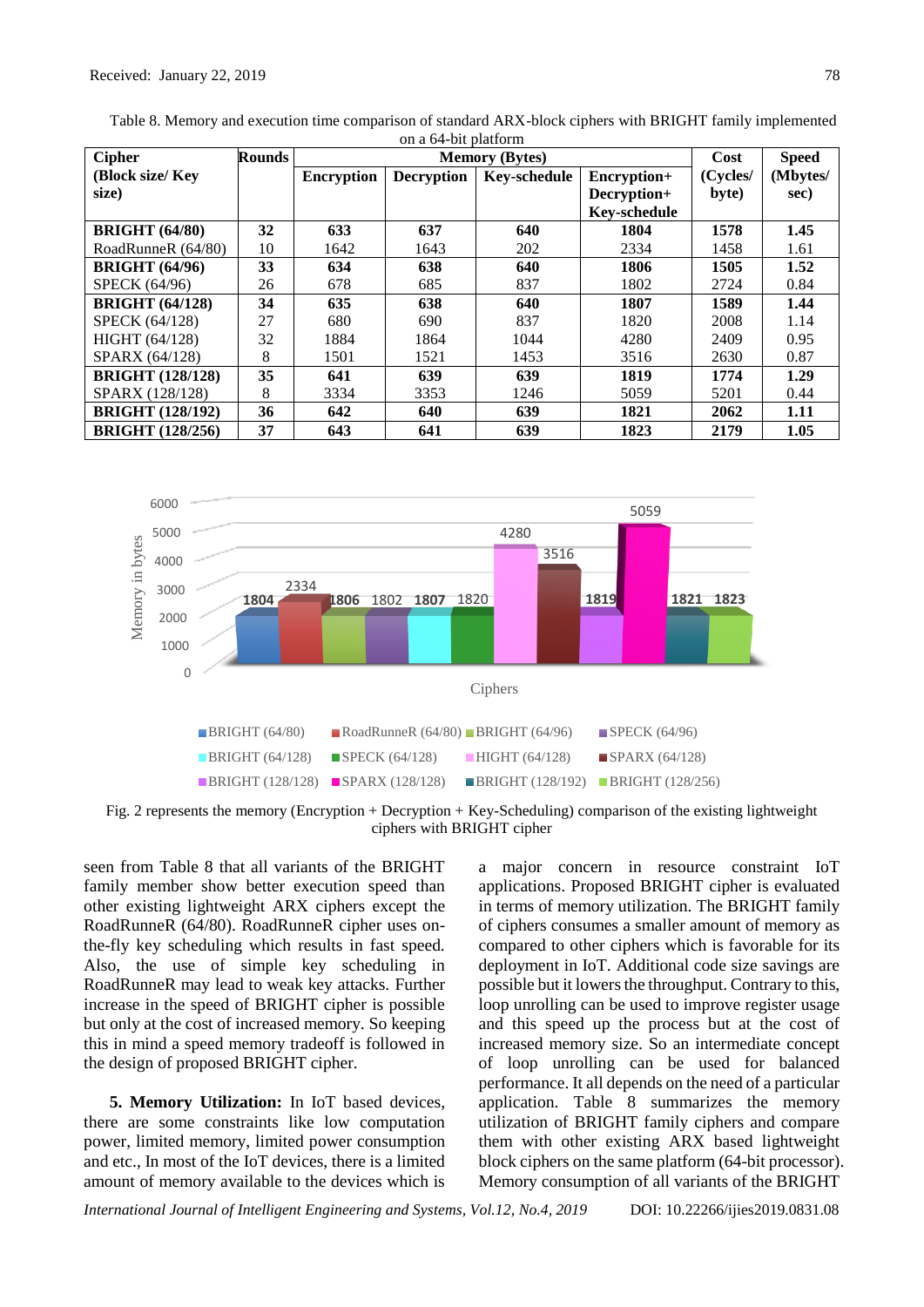family ciphers, in terms of flash memory, is lowest except the variant with block size 64 and key size 96. SPECK (64/96) has lower memory consumption than BRIGHT (64/96). SPECK family has lowest flash memory but SPECK has no security proof and because of its simplest structure, there are a number of attacks which are successfully applied on SPECK. A few of these attacks are linear and differential attacks [30 - 32].

### **6. Conclusion**

Design and implementation of a lightweight cipher go simultaneously and this has revealed some significant limits and inherent conditions. Designing a security algorithm for IoT enabled devices must consider the criteria provided by standard organizations from time to time. We have evaluated the performance of newly proposed BRIGHT cipher, a family of lightweight block ciphers with 6 instances, supporting block sizes of 64-bit and 128-bit on a 64 bit processor. BRIGHT ciphers fulfill Strict Avalanche Criteria, passes key sensitivity and randomness test. Results for execution time and memory utilization of BRIGHT family ciphers are better than existing ones. All the variants of BRIGHT cipher have a comparably lower cost. So, due to its fast execution speed and low memory utilization, BRIGHT cipher proves to be a better security algorithm than the existing benchmarked lightweight block ciphers. This paper set a base for further research work and in the near future, we will evaluate the performance of the proposed ciphers on different platforms (8-bit, 16-bit and 32-bit processors). This work helps the researchers in the area of IoT security. We invite researchers for the cryptanalysis of the newly proposed family of BRIGHT cipher.

## **References**

- [1] R. Baashirah, A. Kommareddy, S. K. Batchu, V. Sunku, R. S. Ginjupalli, and S. Abuzneid, "Security implementation using present-puffin protocol in RFID devices", In: *Proc. of 2018 IEEE Long Island Systems, Applications and Technology Conference*, pp. 1-5, 2018.
- [2] C. Pei, Y. Xiao, W. Liang, and X. Han, "Tradeoff of security and performance of lightweight block ciphers in Industrial Wireless Sensor Networks", *EURASIP Journal on Wireless Communications and Networking,* No. 1, Article No. 117, 2018.
- [3] B. J. Mohd, T. Hayajneh, K. M. Ahmad Yousef, Z. A. Khalaf, and M. Z. A. Bhuiyan, "Hardware design and modeling of lightweight block ciphers for secure communications", *Future*
- [4] G. Hatzivasilis, K. Fysarakis, I. Papaefstathiou, and C. Manifavas, "A review of lightweight block ciphers", *Journal of Cryptographic Engineering*, Vol. 8, No. 2, pp. 141-184, 2018.
- [5] H. Seo, Z. Liu, J. Choi, T. Park, and H. Kim, "Compact implementations of LEA block cipher for low-end microprocessors", In: *Proc. of International Workshop on Information Security Applications,* Springer, Cham, pp. 28-40, 2015.
- [6] D. Hong, J. Sung, S. Hong, J. Lim, S. Lee, B. S. Koo, C. Lee, D. Chang, J. Lee, K. Jeong, H. Kim, J. Kim, and S. Chee, "HIGHT: A new block cipher suitable for low-resource device", In: *Proc. of International Workshop on Cryptographic Hardware and Embedded Systems,* pp. 46-59, 2006.
- [7] R. Beaulieu, S. T. Clark, D. Shors, B. Weeks, J. Smith, and L. Wingers, "The SIMON and SPECK lightweight block ciphers", In: *Proc. of Design Automation Conference (DAC), 52nd ACM/EDAC/IEEE,* pp. 1-6, 2015.
- [8] N. Mouha, B. Mennink, A. V. Herrewege, D. Watanabe, B. Preneel, and I. Verbauwhede, "Chaskey: an efficient MAC algorithm for 32 bit microcontrollers", In: *Proc. of International Workshop on Selected Areas in Cryptography,*  pp. 306-323, 2014.
- [9] A. Baysal and S. Şahin, "Roadrunner: A small and fast bitslice block cipher for low cost 8-bit processors", In: *Proc. of International Workshop on Lightweight Cryptography for Security and Privacy,* pp. 58-76, 2015.
- [10] D. Dinu, L. Perrin, A. Udovenko, V. Velichkov, J. Großschädl, and A. Biryukov, "Design strategies for ARX with provable bounds: Sparx and LAX", In: *Proc. of International Conference on the Theory and Application of Cryptology and Information Security,* pp. 484- 513, 2016.
- [11] D. Hong, J.-K. Lee, D.-C. Kim, D. Kwon, K. H. Ryu, and D. Lee, "LEA: A 128-bit block cipher for fast encryption on common processors", In: *Proc. of International Workshop on Information Security Applications*, pp. 3-27, 2013.
- [12] O. Özen, K. Varici, C. Tezcan, and Ç. Kocair, "Lightweight block ciphers revisited: Cryptanalysis of reduced round PRESENT and HIGHT", In: *Proc. of Australasian Conference on Information Security and Privacy*, pp. 90-107, 2009.
- [13] L. Wen, M. Wang, A. Bogdanov, and H. Chen, "Multidimensional zero-correlation attacks on lightweight block cipher HIGHT: improved